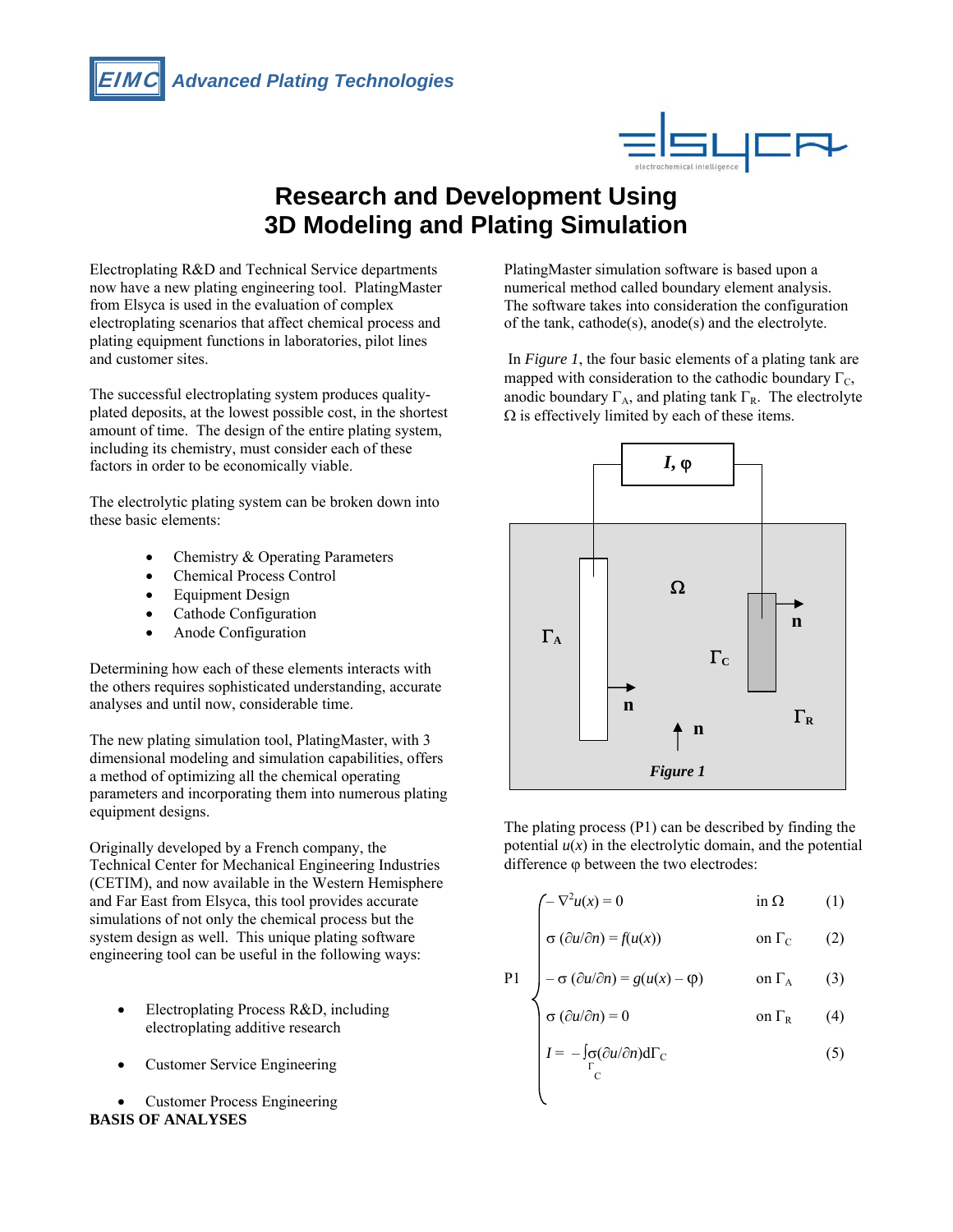The total current *I* generated by the rectifier corresponds to the dual quantity φ between the two electrodes. The functions *f* and *g* represent cathodic and anodic polarization laws, describing the potential gap at the electrode/solution interface. These electrochemical behavior laws (*f* and *g*) are non-linear. Thus the entire system (P1) is non-linear as well. The problem is solved by boundary element analysis, coupled with a Newton-Raphson technique.

At the rectifier, the dual global quantities (current *I* and potential difference ϕ) are linked by a non-linear function (a generalized Ohm's law). The resolution of (P1) is inadequate, so an algorithm was developed, monitored by global current *I*. This current takes into consideration the working current density as recommended by the chemical manufacturer. Calculated current densities are then utilized with Faraday's law to predict and graphically display the plated deposit.

#### **CHEMISTRY AND OPERATING PARAMETERS**

Designing and operating a plating system must take into consideration the plating chemistry to be used. Differences in the types and level of organic additives (brighteners), bath components, metal concentrations, agitation, and temperature can produce unique and varying results.

A thorough analysis is best achieved by characterizing the plating bath chemistry. After data is gathered on conductivity, cathodic efficiency, metal properties, and other parameters, the software manipulates this data, along with user inputs (plating cycle time, current density etc.), to develop unique cathodic/anodic polarization laws for each electrolyte. These polarization laws can be immensely useful, for instance, to organic plating additive research and development. PlatingMaster modeling software stores this important chemistry information in a database.



*Figure 2* 

Curves are developed (illustrated in *Figure 2*), and accessed during the simulation analysis, to predict the behavior of the plating process. This capability allows the user to experiment with different types of plating bath parameters to optimize the plating system.

PlatingMaster analysis utilizes the unique characteristics of the electrolyte in simulating the plating process being studied, especially the characteristics imparted by various organic plating additives.

Example: acid copper electrolyte properties can subtly vary from one additive vendor to another. These differing properties affect the polarization curves of the respective electrolytes and the differences are reflected in the performance of that electrolyte in real plating situations. Accurate simulation can uncover these differences and enhance better understanding of the functional properties of organic additives.

Another example of plating additive R&D or a Technical Service function is the capability to model existing or potential customer applications where the current density extremes are unknown. A plating additive system is formulated to function in specific current density ranges. Though the amperage input per sq. ft. of cathode area might be the same for 2 different plating set-ups, the current density extremes can be different.

Figures 3 and 4 depict two completely different tank setups in the same plating plant. Both are designed to plate 18X24 circuit boards at 15 asf for 1½ hrs. Notice the extremes in plating thickness distribution found in both set-ups. They are indicative to the plating engineer, for example, that organic additive function in one of the tanks is subject to higher operating current densities than the other even though "average" current density is the same.



*Figure 3*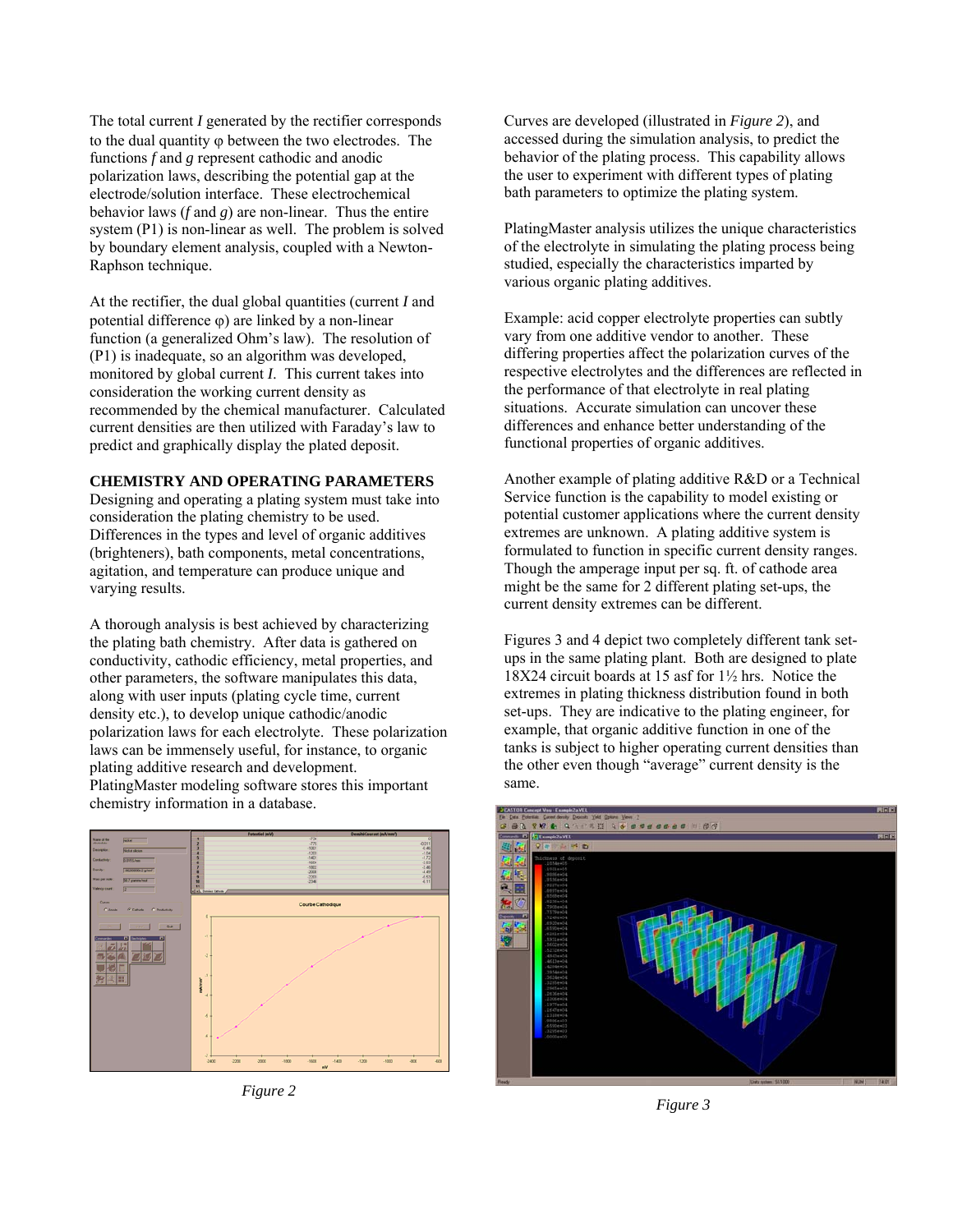



#### **EQUIPMENT DESIGN –**

This simulation analysis can be performed in such a way as to mimic the plating tank. In the past, equipment design and process chemistry integration have often been based on previous experience, gut-level instinct and "trial and error" experimentation.

Typically, this has resulted in plating tanks that essentially duplicated past designs: rectangular or square configuration with a flat bottom, parallel-opposed anode bars with anodes, and a center cathode. Because this was relatively easy to manufacture and use, little attention was paid to the effect that the tank design itself has upon the plated deposit.

#### **CATHODE DESIGN**

The R&D and Technical Service Pilot lines of chemical process and equipment suppliers perform many functions. One of the most important is duplicating, as closely as possible, the customer's plating conditions in the pilot line or plating laboratory environment. PlatingMaster is a powerful tool in this effort.

PlatingMaster has the capability to import the CAD data file associated with the part to be plated. The plating or electrode potential of the part is interpreted relative to its location on the rack and in the plating tank. The part is then "racked" and plating simulation occurs.

For Technical Service functions it would be very helpful, for instance, to include customer operating conditions, e.g. the customer's tank/anode/cathode configurations, in a field Tech Service request to the lab for HELP in solving a plating problem.

In any plating or pilot line, optimizing the cathode entails consideration of the rack design, the number and

configuration of the parts on the rack, and potential use of current thieves or plating shields.

A typical scenario: numerous parts are placed on a rack. Overplating of the outer parts occurs while trying to electroplate the required minimum thickness on the inner parts. Overplating, or non-uniform plating, has a detrimental effect on the plating cycle time and the consumption of metal.

*Figure 5* is the photograph of a flight bar/plating rack configuration holding 216 pulleys. These pulleys are utilized in the manufacture of automobile engines, and are plated with alkaline zinc. In order to achieve the specified plating thickness, serious over-plating occurred on the outer edges of the exterior rows of pulleys. This resulted in a high rate of scrapped parts, potentially constituting the entire outer rows of (40) pulleys, or up to 38% of the total.



#### *Figure 5*

Analysis of the process utilizing 3D modeling (*Figure 6 below*) showed that individual pulleys were being overplated around the perimeter edge by nearly 100%. For a component that must be properly balanced in order to provide a smooth running automobile engine, this overplating clearly was unacceptable.

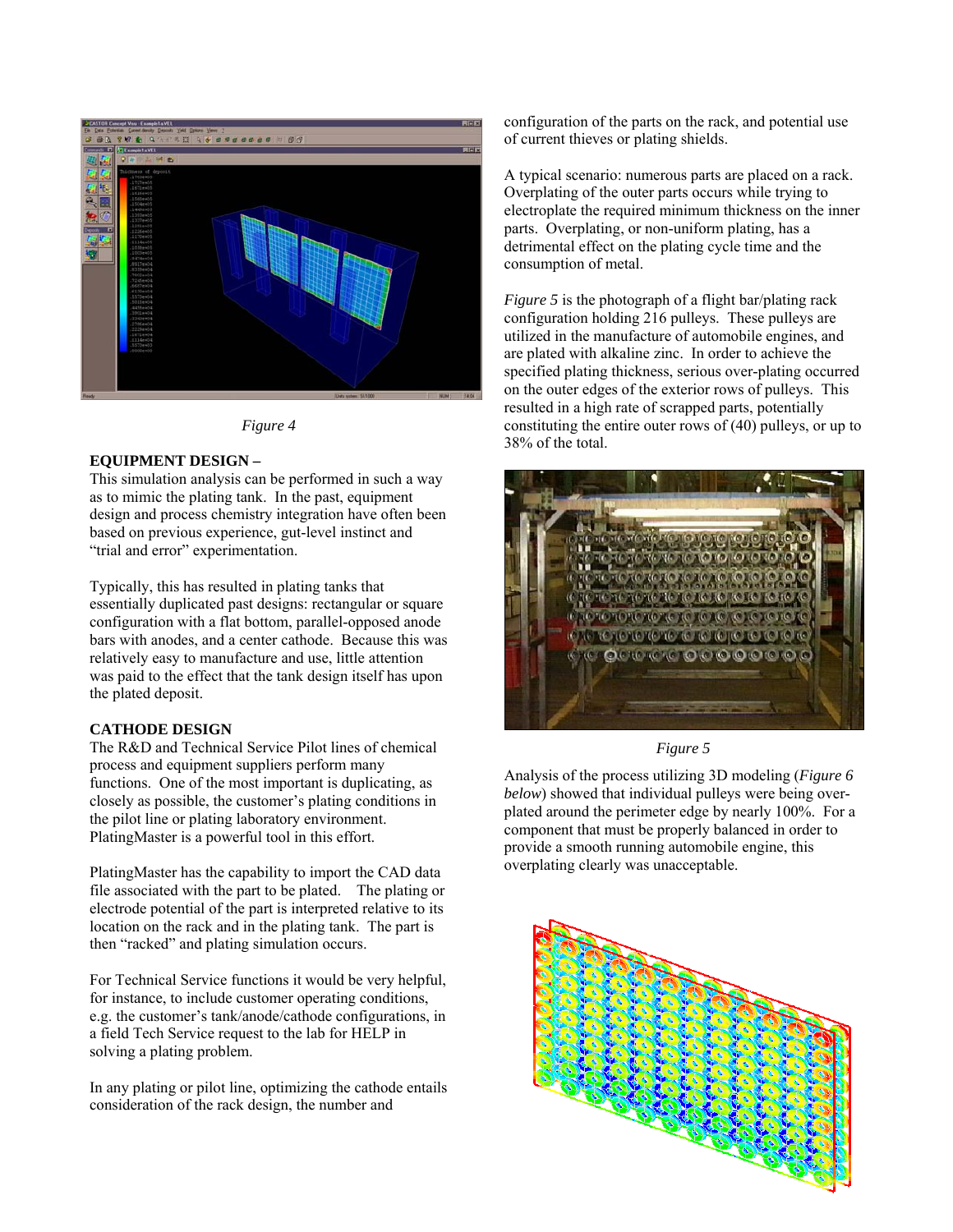In Figure 7, the color red represents the thickest deposits. The specified thickness is displayed as a light blue color.



*Figure 7* 

As this example was an existing plating operation, the ability to change equipment configurations was limited. The optimization effort therefore focused on optimizing the rack configuration. Using PlatingMaster modeling, it was found that the addition of current thieves, and subsequent shielding of the rack and parts, produced substantially better results. Virtually no parts were scrapped.

# **TANK DESIGN**

It's possible to optimize the system design, long before the equipment is built. This effort can provide significant economic benefit by improving the overall success of the plating system. Optimizing the tank configuration primarily centers on the size and shape of the tank, the location of components, and the anode-tocathode distance.

A typical plating tank is configured with a cathode and two sets of anodes. Often, an air sparger or solution return sparger from a filter system is mounted across the tank bottom. In operations where plating uniformity is extremely important, such as in the previous example, the location of a sparger may have a detrimental effect on the results.

In other words, is the sparger sufficiently low enough so as not to obstruct the plating current path? For a single sparger located directly below the cathode, the likelihood of affecting plating is low. For spargers that are located between the anode and cathode, whether on the tank bottom or raised up in solution, this likelihood may

increase significantly. The use of PlatingMaster modeling and plating analysis optimizes this configuration, or at the very least, advises the optimum setup to diminish the shielding effect of spargers.

The anode-to-cathode distance is usually a more serious consideration in the tank design. A customer might, rather than use past experience and/or recommendations from a process chemical or equipment vendor, experiment with different scenarios on his own. In some instances, it may be that a 6" recommended distance might work well but perhaps 3-4" would be even better.

If the shorter distance does indeed produce better results, the tank could be built to narrower specifications, resulting in a smaller footprint for the plating machine overall. This has a "snowball effect", like reducing the amount of chemicals required to fill the tank or impacting potential ventilation requirements. Ventilation requirements, for instance, in the circuit board plating illustration would obviously vary from one tank to the other even though the same asf is used.

The engineering benefit of PlatingMaster modeling and analysis is that "what if" scenarios can be examined before action is ever taken or capital equipment costs are appropriated for a production plating line or an R&D/Tech Service pilot line. PlatingMaster can, of course, be used to characterize existing plating and chemical parameters as a first step to better set-up.

# **ANODE DESIGN**

The majority of plating systems incorporate either round or rectangular anode baskets. Choosing one over the other can have very important consequences. *Figure 8*  illustrates a circuit board plating tank. Two rows of round anode baskets are placed on either side. Areas of high current density on the anodes are depicted in red, while the yellow color represents lower current densities.



*Figure 8*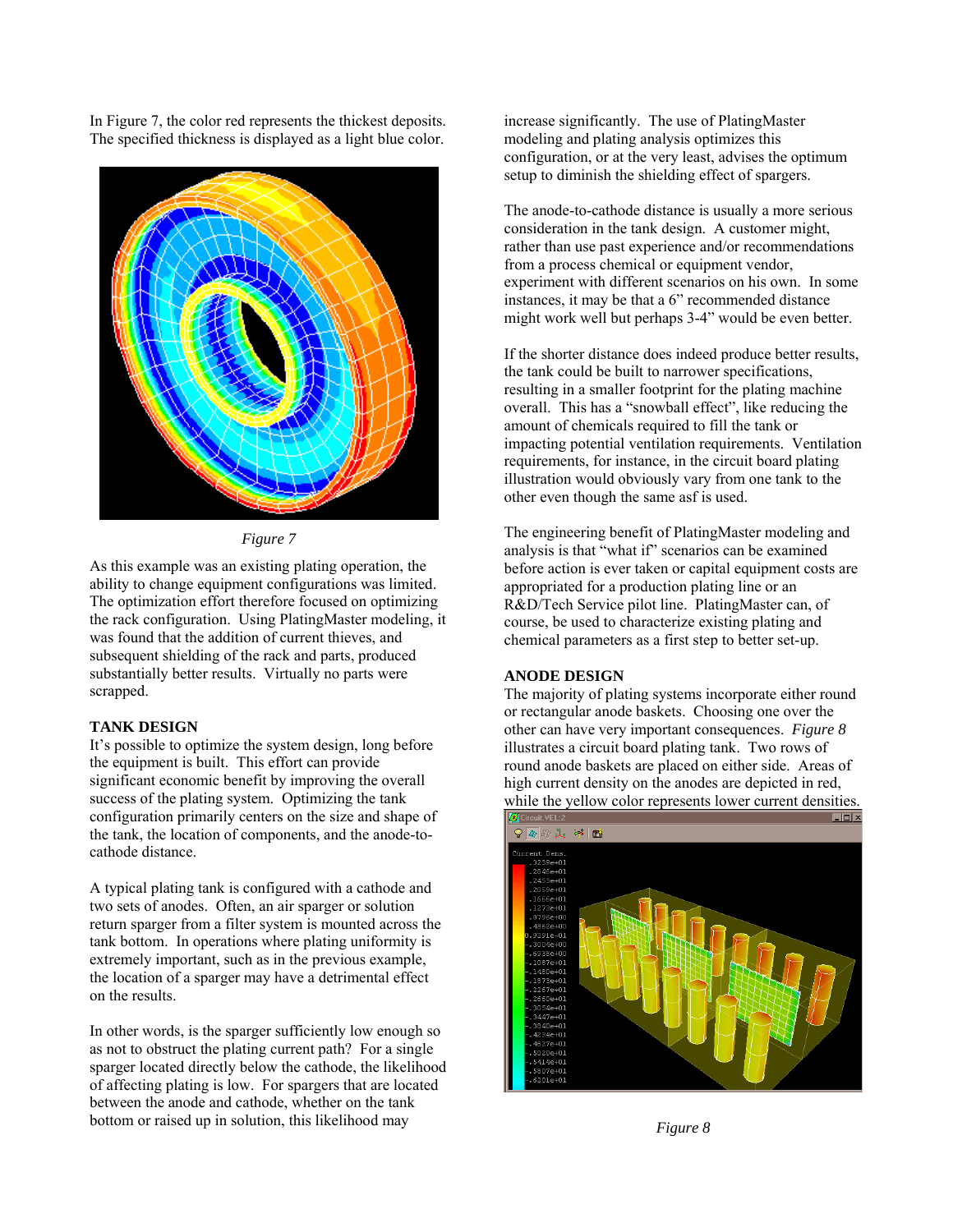Higher current densities on the boards are green, while the yellow areas are lower. As can be seen, over-plating will occur around the perimeter of each board.

*Figure 9* illustrates the use of rectangular anodes. The layout has been optimized to produce a uniform deposit on the boards. High current densities on the boards are still around the perimeter, but are much less relative to those at the center. In this particular example, it can be proven that the plating tank is best configured with fewer anode baskets and that they be rectangular in shape.



#### *Figure 9*

The use of shields for "focusing" current can be modeled as well. For example, plating the circuit boards in Figure 9 may not produce adequate results after optimizing the anode configuration. Shielding can be considered but designing shields is often a time-consuming and costly proposition.

Intuitively, one might consider a shield designed to focus current towards specific areas of the circuit board. Holes in the shield allow the current to pass, while solid areas effectively block the current. *Figure 10* shows what the side and front of a single board shield might look like.



#### *Figure 10*

A proper shield design requires a full understanding of the electrode potentials of both the cathode and anodes. *Figure 11* depicts a shield design utilizing 3D modeling and analysis, using the same circuit board as an example.

As can be seen, optimizing shields is not necessarily intuitive, and can actually be completely opposite of what one might think!



*Figure 11*